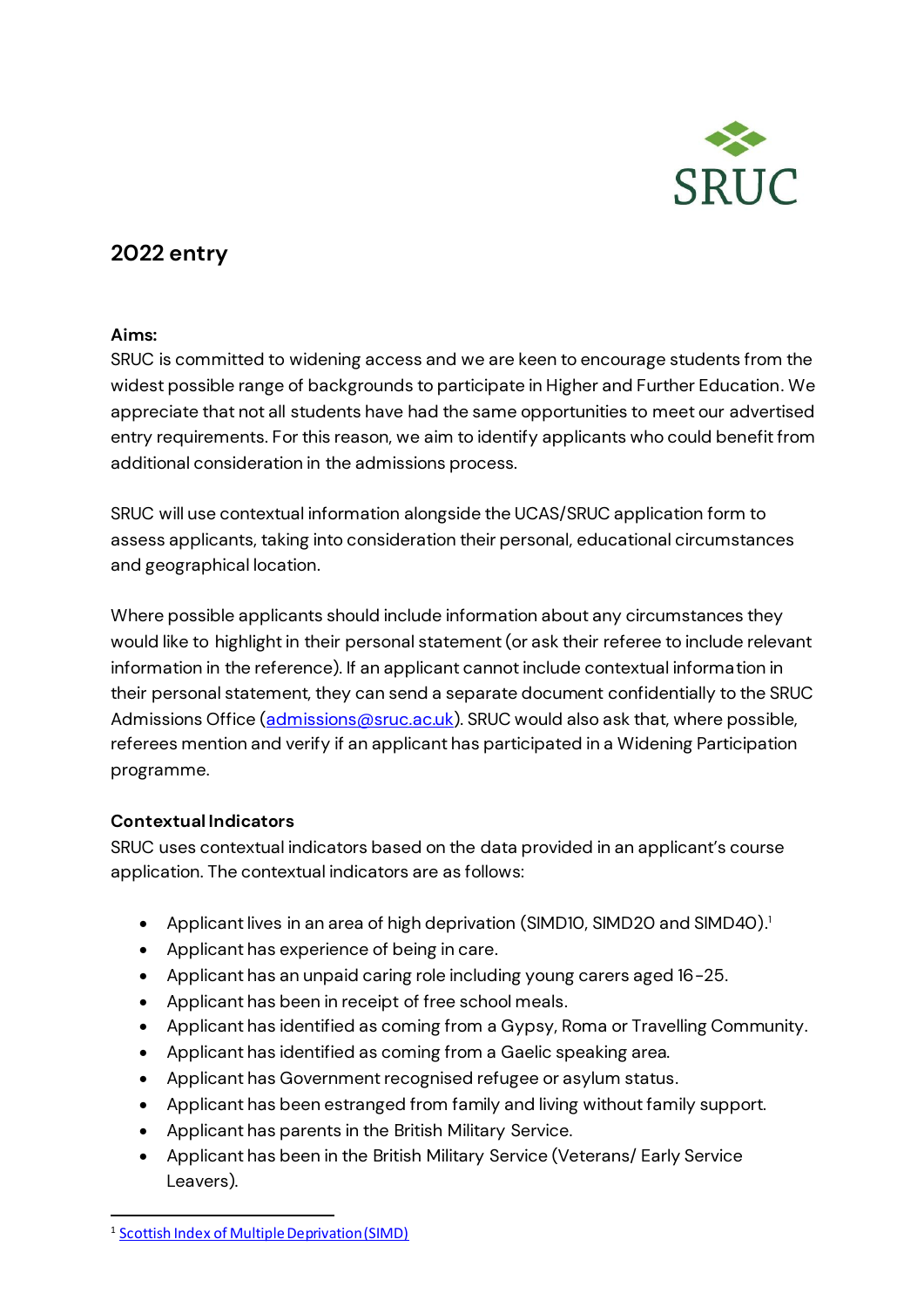Additional indicators will also be taken into consideration for applicants applying for Higher Education Courses (SCQF Level 7 and above)

- $\bullet$  Applicant is part of the Scottish Higher Education Programme (SHEP). $^2$
- Applicant is part of the Lothian Equal Access Programme for Schools (LEAPS) $3$ and has been identified as LEAPS eligible.
- Applicant has participated in the Scottish Wider Access Programme (SWAP). 4

In line with our current procedures, we will continue to review applications on an individual basis with reference to academic grades (achieved and predicted), personal statement and reference. Applicants are required to demonstrate, via their application, their interest in and commitment to their chosen subject of study. This is particularly important for those areas which involve an interview as part of the admissions process.

SRUC's published entry requirements are set at the minimum level required in order to succeed on the course. Applicants who fall under one or more of the indicators for contextual admissions who do not meet or are not predicted to meet these minimum entry requirements may still be considered, for example through interview or other assessment method. Alternatively, and if appropriate may be offered an alternative access route.

## **Support for Applicants**

Applicants who are unable to make application/attend interview due to financial hardship, please contact the Admissions Team for support.

Applicants admitted on the basis of a contextual admissions decision will have access to the same academic, pastoral and funding support services as all other students through the student support teams in each faculty.

## **Reviewing and Monitoring**

While SRUC is committed to widening access and providing opportunities to students from disadvantaged backgrounds, it is neither in the organisation's nor the applicant's interest to admit students who may struggle to complete their studies. As a result, SRUC will monitor those students admitted on the basis of contextual indicators and monitor the impact of the implementation of the policy. This information will inform any expansion to or revision of the policy in the future.

## **More Information**

For information please contact our Admissions Team - [admissions@sruc.ac.uk](mailto:admissions@sruc.ac.uk)

<sup>2</sup> [Scottish Higher Education Programme \(SHEP\)](http://www.sfc.ac.uk/access-inclusion/access-initiatives/shep/schools-higher-education-programme.aspx)

<sup>3</sup> [Lothian Equal Access Programme for Schools \(LEAPS\)](https://www.leapsonline.org/)

<sup>4</sup> [Scottish Wider Access Programme \(SWAP\)](http://www.scottishwideraccess.org/)